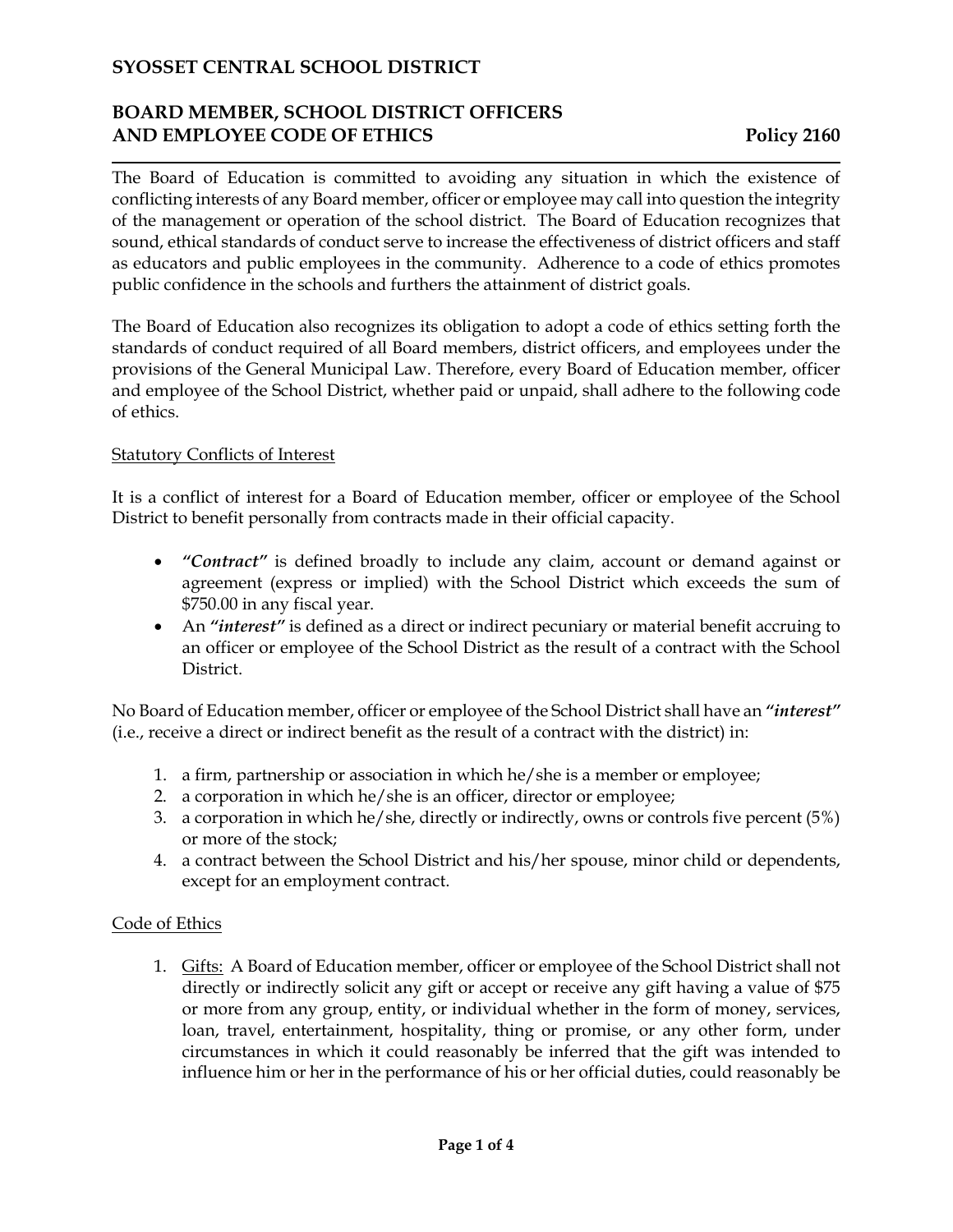## **BOARD MEMBER, SCHOOL DISTRICT OFFICERS AND EMPLOYEE CODE OF ETHICS Policy 2160**

expected to influence him or her in the performance of official duties, or was intended as a reward for any official action on his or her part.

However, the Board of Education welcomes and encourages the writing of letters or notes expressing gratitude or appreciation to staff members. Gifts from children that are principally sentimental in nature or of insignificant financial value may be accepted in the spirit in which they are given.

- 2. Confidential Information: A Board of Education member, officer or employee of the School District shall not disclose confidential information acquired by him or her in the course of his or her official duties or use such information to further his or her interest. In addition, he/she shall not disclose information regarding any matters discussed in an executive session of the Board of Education or Audit Committee whether such information is deemed confidential or not. All discussions held in a properly convened executive session shall be deemed confidential and may not be disclosed unless the majority of Board of Education members deems disclosure to be appropriate.
- 3. Representation before the Board of Education or School District: A Board of Education member, officer or employee of the School District shall not receive or enter into any agreement, express or implied, for compensation for services to be rendered in relation to any matter before the School District.
- 4. Disclosure of interest in matters before the Board of Education: A Board of Education member, officer or employee of the School District, whether paid or unpaid, must, to the extent that he or she knows of, publicly disclose the nature and extent of any interest they or their spouse have, will have or later acquire in any actual or proposed contract, purchase agreement, lease agreement or other agreement involving the School District (including oral agreements), to the governing body and his/her immediate supervisor (where applicable) even if it is not a prohibited interest under applicable law. Such disclosure must be in writing and made part of the official record of the School District. Disclosure is not required in the case of an interest that is exempted under §803(2) of the General Municipal Law. The term "interest" is defined above.
- 5. Investments in conflict with official duties: A Board of Education member, officer or employee of the School District shall not invest or hold any investment directly in any financial, business, commercial or other private transaction that creates a conflict with his or her official duties.
- 6. Contracts supported by a Federal award: No Board of Education member, officer, employee or agent of the School District may participate in the selection, award or administration of a contract supported by a federal award if he or she has an interest in in the contract. Interest for the purposes of contracts supported by federal awards shall mean where the Board of Education member, officer or employee of the School District, any member of his/her immediate family, his/her partner, or an organization which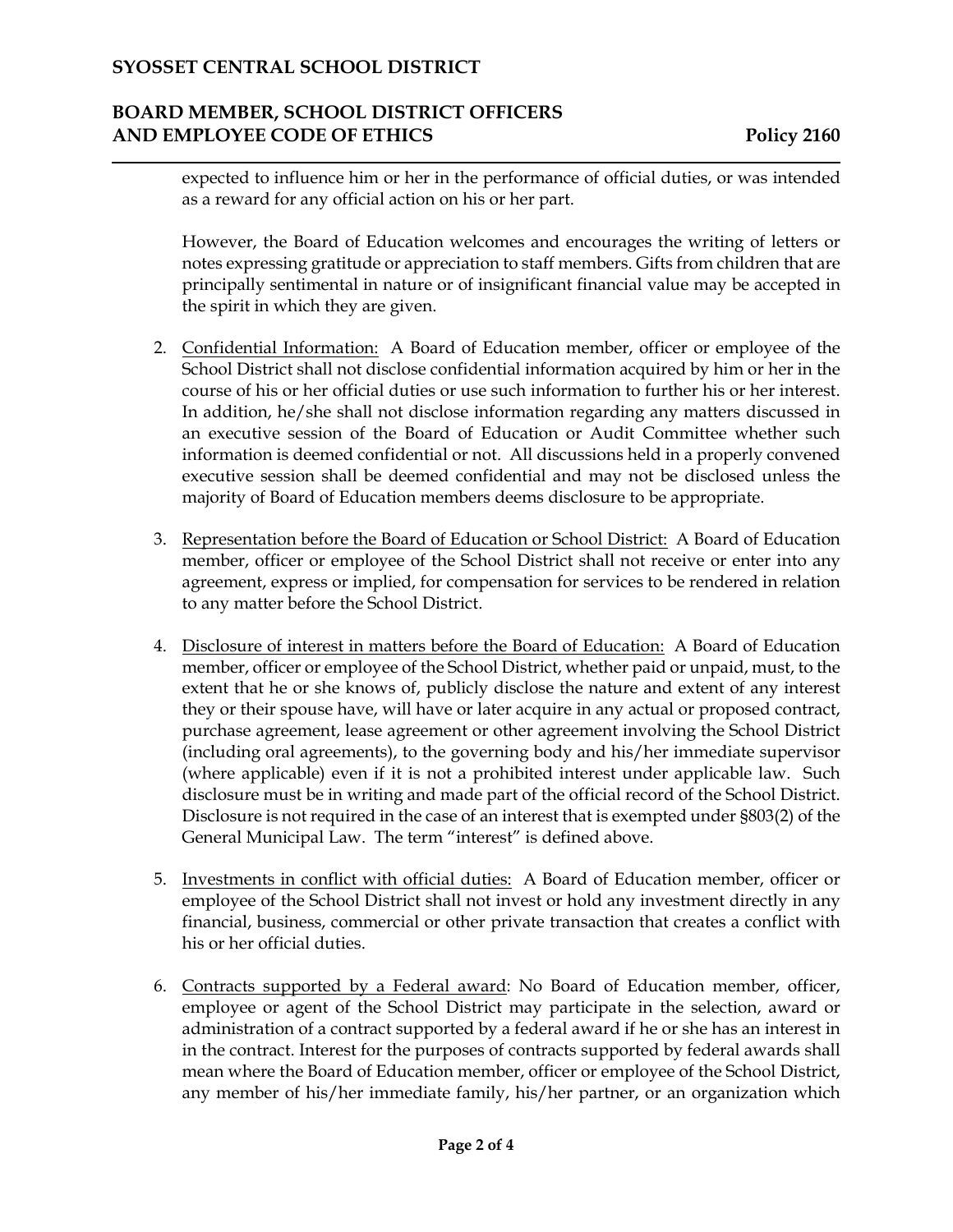# **BOARD MEMBER, SCHOOL DISTRICT OFFICERS AND EMPLOYEE CODE OF ETHICS Policy 2160**

employs or is about to employ an immediate family member, has a financial or other interest in or a tangible personal benefit from a firm considered for a contract. No Board of Education member, officer or employee of the School District may solicit or accept gratuities, favors or anything of monetary value from contractors or subcontractors.

- 7. Private Employment: A Board of Education member, officer or employee of the School District shall not engage in, solicit, negotiate for or promise to accept private employment when that employment or service creates a conflict with or impairs the proper discharge of his or her official duties.
- 8. Involvement with Charitable Organizations: A Board of Education member, officer or employee of the School District may be involved as a volunteer, officer or employee in a charitable organization which has a relationship with the School District. If a Board member is a board member, officer or employee of the charitable organization, the Board of Education member must disclose such relationship in writing to the School District, and the Board of Education member must recuse himself or herself from any discussions or votes relating to the charitable organization which may come before the Board of Education. When participating in the activities of the charitable organization, the Board of Education member, officer or employee of the School District shall not disclose any confidential information learned in the course of his or her official duties or use such information to further personal interests. Additionally, the Board of Education member, officer or employee of the School District shall not make representations on behalf of the district unless specifically authorized to do so by the Board of Education.
- 9. Use of School District Supplies, Materials, Equipment and Other Property: No Board of Education member, officer or employee of the School District shall remove or cause to be removed from premises owned, used or controlled by the School District any supplies, materials, equipment or other property (excluding items required to carry out professional duties) which is owned, leased or otherwise under the dominion and control of the School District, except as is authorized, in writing, by an officer or administrator of the School District, as designated by the Superintendent of Schools.
- 10. Promotion of Religious Beliefs: Pursuant to the first amendment of the United States Constitution's mandate of separation of Church and State, a Board of Education member, officer, or employee of the School District shall not use his or her position to promote religious beliefs.
- 11. Personal Injury Property Damage: Nothing herein shall be deemed to bar or prevent the timely filing by a present or former municipal officer or employee of any claim, account, demand or suit against the School District or any agency thereof on behalf of himself/herself or any member of his/her family arising out of any personal injury or property damage or for any lawful benefit authorized or permitted by law.